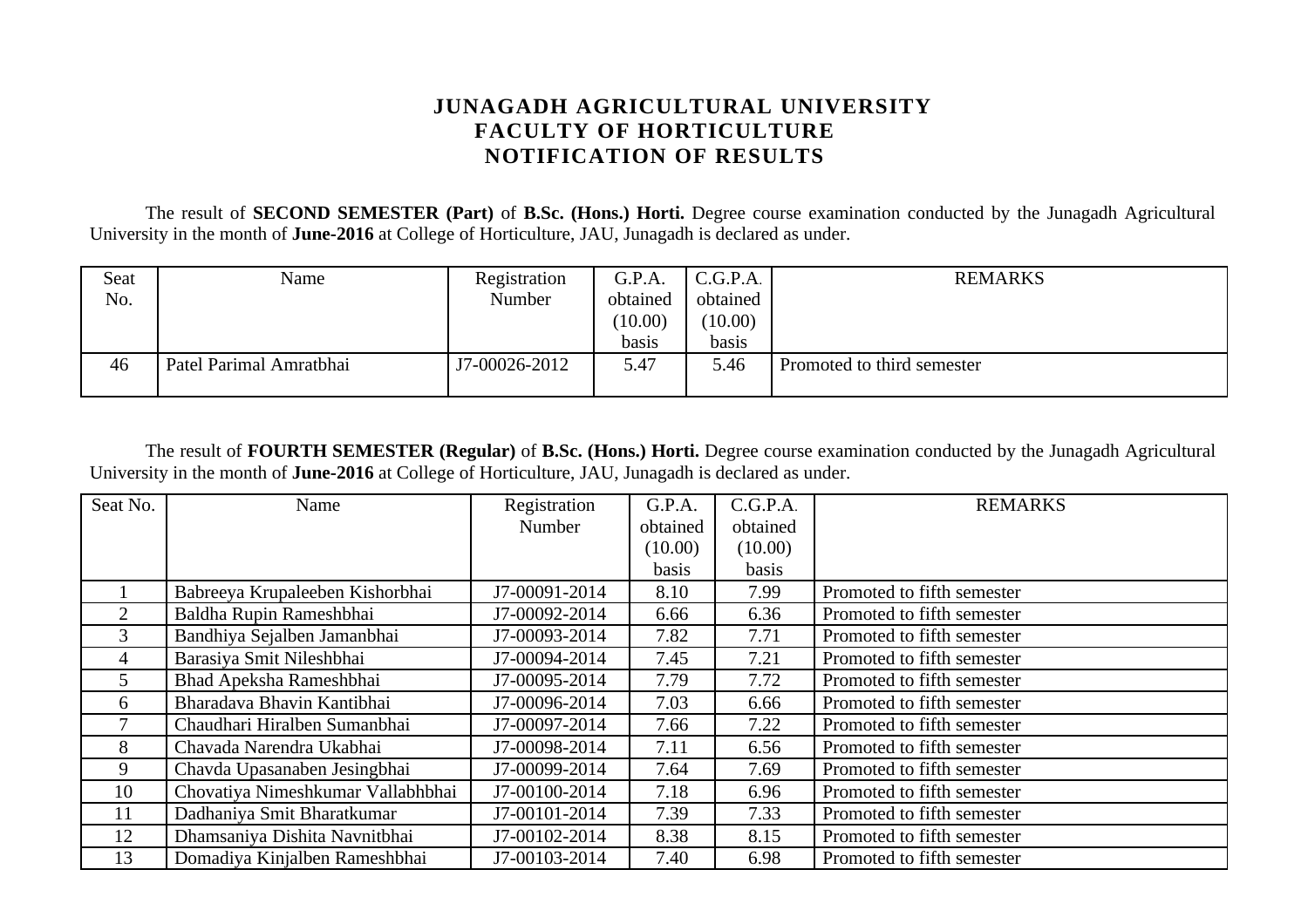| Seat No. | Name                            | Registration  | G.P.A.   | C.G.P.A. | <b>REMARKS</b>             |
|----------|---------------------------------|---------------|----------|----------|----------------------------|
|          |                                 | Number        | obtained | obtained |                            |
|          |                                 |               | (10.00)  | (10.00)  |                            |
|          |                                 |               | basis    | basis    |                            |
| 14       | Ghoniya Roshani Rashminbhai     | J7-00104-2014 | 8.52     | 8.33     | Promoted to fifth semester |
| 15       | Ginoya Kundanben Nileshbhai     | J7-00105-2014 | 7.53     | 7.42     | Promoted to fifth semester |
| 16       | Gohil Priyanka Pravinbhai       | J7-00106-2014 | 7.50     | 7.67     | Promoted to fifth semester |
| 17       | Gojiya Bipin Karshanbhai        | J7-00107-2014 | 6.84     | 6.68     | Promoted to fifth semester |
| 18       | Hirapara Hemanshiben Mukeshbhai | J7-00108-2014 | 7.32     | 6.88     | Promoted to fifth semester |
| 19       | Jethava Kanaksinh Shyambhai     | J7-00109-2014 | 6.87     | 6.88     | Promoted to fifth semester |
| 20       | Kalaria Madhuriben Kiritbhai    | J7-00110-2014 | 8.42     | 8.02     | Promoted to fifth semester |
| 21       | Karangiya Vijaykumar Arashibhai | J7-00111-2014 | 7.28     | 7.05     | Promoted to fifth semester |
| 22       | Lakhnotra Sonalben Kanubhai     | J7-00112-2014 | 7.01     | 7.02     | Promoted to fifth semester |
| 23       | Maru Denisha Rambhai            | J7-00113-2014 | 7.07     | 6.76     | Promoted to fifth semester |
| 24       | Mathukeeya Hemaliben Raseekbhai | J7-00114-2014 | 7.85     | 7.43     | Promoted to fifth semester |
| 25       | Mithapara Kinnari Devshibhai    | J7-00115-2014 | 8.50     | 8.30     | Promoted to fifth semester |
| 26       | Naseet Neha Pankajbhai          | J7-00116-2014 | 8.02     | 7.50     | Promoted to fifth semester |
| 27       | Parmar Bhumika Jesingbhai       | J7-00117-2014 | 7.35     | 7.05     | Promoted to fifth semester |
| 28       | Parmar Dipti Lakhmanbhai        | J7-00118-2014 | 7.61     | 7.41     | Promoted to fifth semester |
| 29       | Patel Khyati Chimanlal          | J7-00119-2014 | 7.07     | 7.04     | Promoted to fifth semester |
| 30       | Patel Krutikakumari Umeshrai    | J7-00120-2014 | 8.00     | 7.42     | Promoted to fifth semester |
| 31       | Ramani Divyesh Harsukhbhai      | J7-00121-2014 | 6.74     | 6.66     | Promoted to fifth semester |
| 32       | Savaliya Monika Vrajlal         | J7-00122-2014 | 6.93     | 6.78     | Promoted to fifth semester |
| 33       | Savaliya Nidhiben Vinodbhai     | J7-00123-2014 | 7.57     | 7.25     | Promoted to fifth semester |
| 34       | Sojitra Chintan Kanjibhai       | J7-00124-2014 | 7.12     | 6.65     | Promoted to fifth semester |
| 35       | Solanki Alpaben Balubhai        | J7-00125-2014 | 7.91     | 7.77     | Promoted to fifth semester |

The result of **SIXTH SEMESTER (Regular)** of **B.Sc. (Hons.) Horti.** Degree course examination conducted by the Junagadh Agricultural University in the month of **June-2016** at College of Horticulture, JAU, Junagadh is declared as under.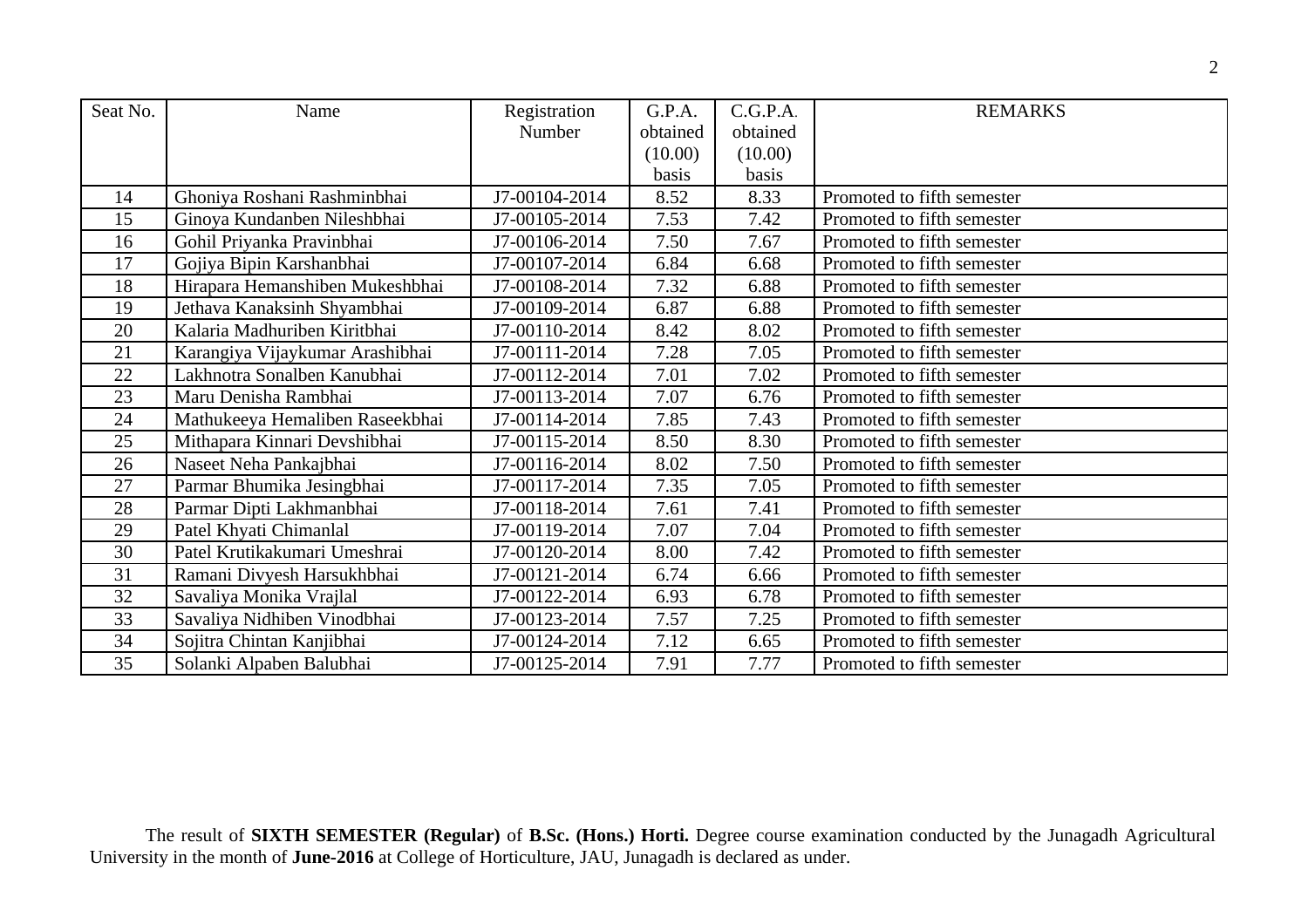| Seat No.       | Name                             | Registration  | G.P.A.   | C.G.P.A. | <b>REMARKS</b>               |
|----------------|----------------------------------|---------------|----------|----------|------------------------------|
|                |                                  | Number        | obtained | obtained |                              |
|                |                                  |               | (10.00)  | (10.00)  |                              |
|                |                                  |               | basis    | basis    |                              |
| $\mathbf{1}$   | Alpeshkumar Balas                | J7-00050-2013 | 8.04     | 8.25     | Promoted to seventh semester |
| $\overline{2}$ | Barad Hansaben Najabhai          | J7-00051-2013 | 8.14     | 8.23     | Promoted to seventh semester |
| 3              | Barad Roshaniben Govindbhai      | J7-00052-2013 | 7.70     | 7.48     | Promoted to seventh semester |
| $\overline{4}$ | Bhanderi Kinjal Bhikhalal        | J7-00053-2013 | 7.51     | 7.46     | Promoted to seventh semester |
| 5              | Butani Monika Kishor             | J7-00054-2013 | 6.84     | 6.98     | Promoted to seventh semester |
| 6              | Chavda Rajubhai Gambhirbhai      | J7-00055-2013 | 7.44     | 7.30     | Promoted to seventh semester |
| $\overline{7}$ | Dadhaniya Dishaben Bhikhubhai    | J7-00056-2013 | 7.54     | 7.45     | Promoted to seventh semester |
| 8              | Dobariya Krishnaben Harsukhbhai  | J7-00057-2013 | 7.50     | 7.19     | Promoted to seventh semester |
| 9              | Domadiya Printesh Harsukhbhai    | J7-00058-2013 | 7.24     | 7.29     | Promoted to seventh semester |
| 10             | Dudhat Mital Arvindbhai          | J7-00059-2013 | 8.32     | 8.34     | Promoted to seventh semester |
| 11             | Gadhiya Dhara Pravinbhai         | J7-00060-2013 | 8.30     | 8.29     | Promoted to seventh semester |
| 12             | Gamit Upmakumari Chunilal        | J7-00061-2013 | 7.68     | 7.50     | Promoted to seventh semester |
| 13             | Hadiya Kamlesh Sardulbhai        | J7-00062-2013 | 7.27     | 7.20     | Promoted to seventh semester |
| 14             | Hadvani Dhaval Maheshkumar       | J7-00063-2013 | 6.70     | 6.77     | Promoted to seventh semester |
| 15             | Hiralben Dhadhal                 | J7-00064-2013 | 7.49     | 7.65     | Promoted to seventh semester |
| 16             | Hirapara Kinjalkumari Mukeshbhai | J7-00065-2013 | 7.33     | 7.27     | Promoted to seventh semester |
| 17             | Kadegiya Lakheeben Vejabhai      | J7-00066-2013 | 7.54     | 7.48     | Promoted to seventh semester |
| 18             | Kalsariya Kajal Himatbhai        | J7-00067-2013 | 7.76     | 7.46     | Promoted to seventh semester |
| 19             | Kalsariya Kantaben Bijalbhai     | J7-00068-2013 | 7.63     | 7.31     | Promoted to seventh semester |
| 20             | Karamata Jayesh Balubhai         | J7-00069-2013 | 6.18     | 6.33     | Promoted to seventh semester |
| 21             | Katariya Nitin Dineshbhai        | J7-00070-2013 | 7.41     | 6.99     | Promoted to seventh semester |
| 22             | Lunagariya Payalben Vinodbhai    | J7-00071-2013 | 6.97     | 7.00     | Promoted to seventh semester |
| 23             | Mishra Pooja Vijaybhai           | J7-00072-2013 | 8.27     | 8.14     | Promoted to seventh semester |
| 24             | Monpara Mayankkumar Maheshbhai   | J7-00073-2013 | 7.42     | 6.93     | Promoted to seventh semester |
| 25             | Morasada Ameeben Dineshbhai      | J7-00074-2013 | 7.90     | 8.02     | Promoted to seventh semester |
| 26             | Narola Pankaj Pravinbhai         | J7-00075-2013 | 7.49     | 7.25     | Promoted to seventh semester |
| 27             | Nimavat Krushaben Hareshbhai     | J7-00076-2013 | 7.66     | 7.64     | Promoted to seventh semester |
| 28             | Patel Bhavnaben Rameshbhai       | J7-00077-2013 | 7.24     | 6.91     | Promoted to seventh semester |
| 29             | Patel Jesalben Rajeshbhai        | J7-00078-2013 | 7.33     | 7.32     | Promoted to seventh semester |
| 30             | Polara Himanshi Bhupatbhai       | J7-00079-2013 | 7.49     | 7.37     | Promoted to seventh semester |
| 31             | Pradip Parmar                    | J7-00080-2013 | 7.30     | 7.42     | Promoted to seventh semester |
|                |                                  |               |          |          |                              |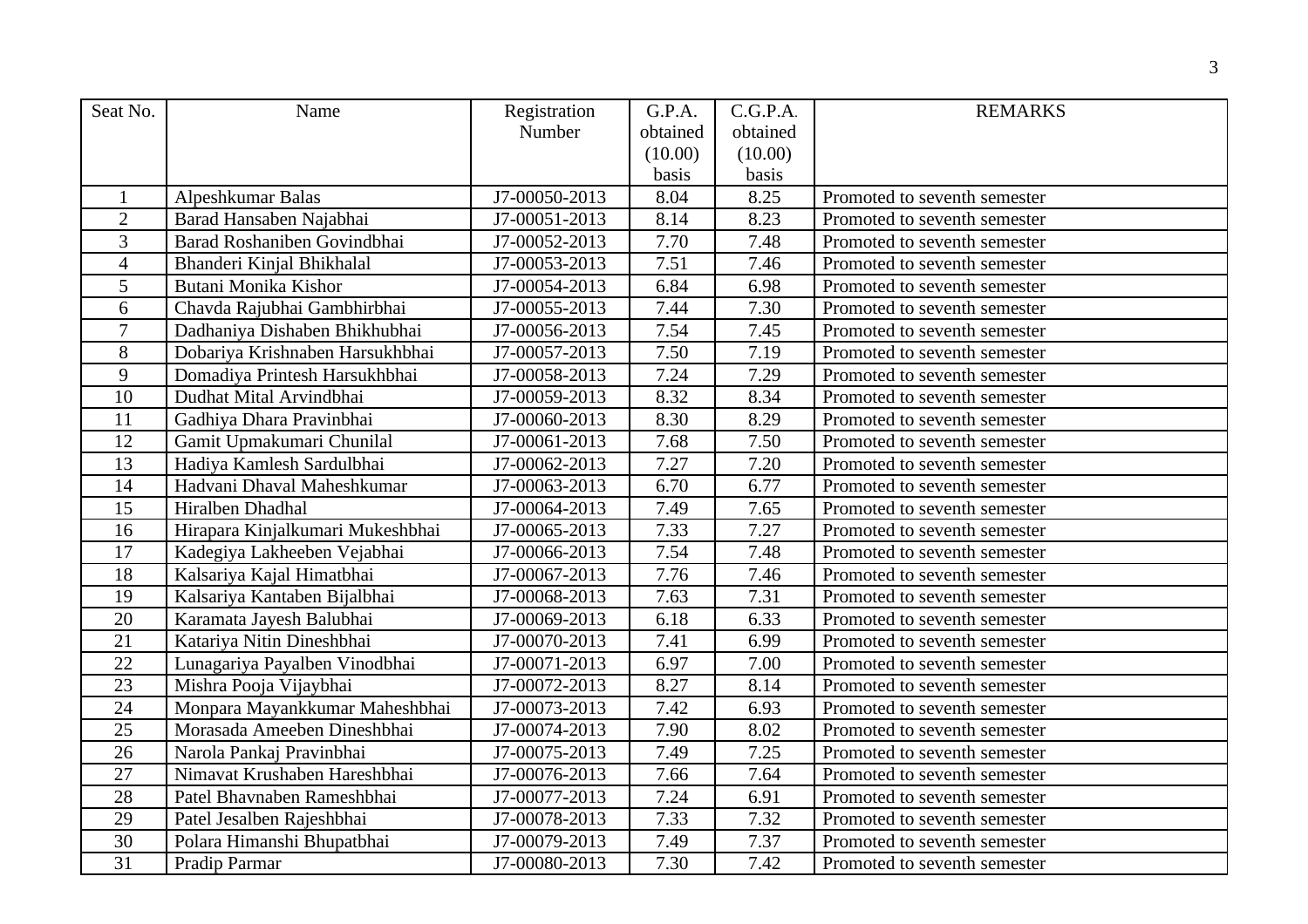| Seat No. | Name                          | Registration  | G.P.A.   | C.G.P.A. | <b>REMARKS</b>               |
|----------|-------------------------------|---------------|----------|----------|------------------------------|
|          |                               | <b>Number</b> | obtained | obtained |                              |
|          |                               |               | (10.00)  | (10.00)  |                              |
|          |                               |               | basis    | basis    |                              |
| 32       | Purohit Hemanshi Prakashkumar | J7-00081-2013 | 8.04     | 8.09     | Promoted to seventh semester |
| 33       | Rathwa Renukaben Fatesingbhai | J7-00082-2013 | 6.92     | 6.61     | Promoted to seventh semester |
| 34       | Rupapara Nishant Dilasukhbhai | J7-00083-2013 | 6.62     | 6.70     | Promoted to seventh semester |
| 35       | Sakriya Shveta Gokalbhai      | J7-00084-2013 | 8.23     | 7.98     | Promoted to seventh semester |
| 36       | Solanki Rutuben Dhirubhai     | J7-00085-2013 | 7.37     | 7.74     | Promoted to seventh semester |
| 37       | Sudani Hardikkumar Kishorbhai | J7-00086-2013 | 6.91     | 7.06     | Promoted to seventh semester |
| 38       | Thorat Hirenkumar Ratanbhai   | J7-00087-2013 | 6.75     | 6.75     | Promoted to seventh semester |
| 39       | Vaghasiya Sajnaben Dineshbhai | J7-00088-2013 | 7.85     | 7.30     | Promoted to seventh semester |
| 40       | Vasani Nikunj Jeenabhai       | J7-00089-2013 | 7.35     | 7.16     | Promoted to seventh semester |
| 41       | Vasara Samat Alabhai          | J7-00090-2013 | 6.50     | 6.50     | Promoted to seventh semester |
| 42       | Damor Naynaben Kamjibhai      | J7-00005-2012 | 6.17     | 5.93     | Promoted to seventh semester |
| 43       | Gadhavi Ajaydan Vijaydan      | J7-00007-2012 | 7.06     | 6.77     | Promoted to seventh semester |
| 44       | Patel Akshaykumar Harishbhai  | J7-00024-2012 | 5.95     | 5.61     | Promoted to seventh semester |
| 45       | Rathod Udaysinh Hamirbhai     | J7-00033-2012 | 6.40     | 6.22     | Promoted to seventh semester |
| 46       | Rathwa Jitubhai Jamsingbhai   | J7-00034-2012 | 6.07     | 5.84     | Promoted to seventh semester |
| 47       | Thummar Chandresh Mukeshbhai  | J7-00042-2012 | 6.76     | 6.43     | Promoted to seventh semester |
| 48       | Thummar Shraddha Dineshbhai   | J7-00044-2012 | 6.50     | 6.26     | Promoted to seventh semester |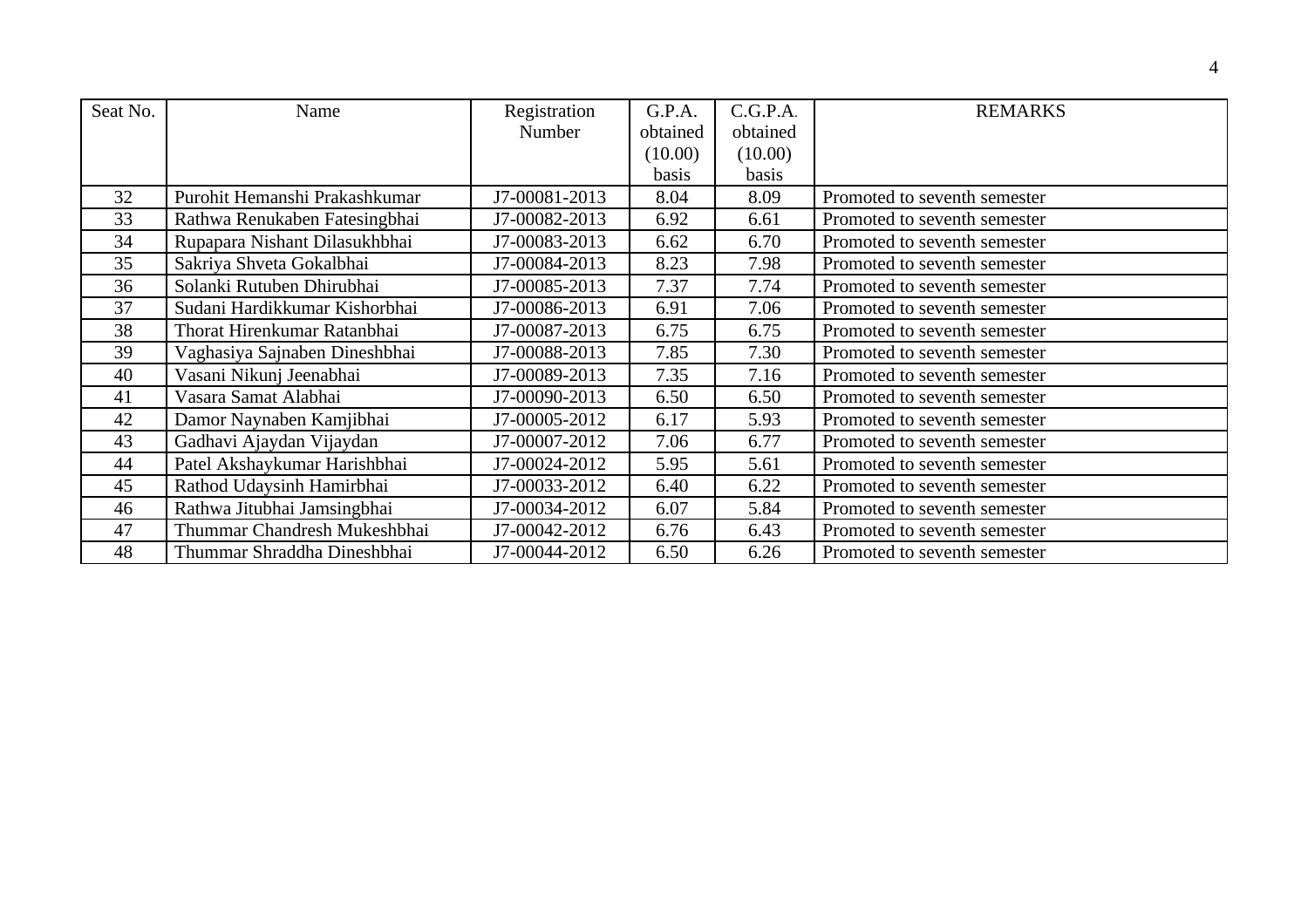| Seat No.                | Name                           | <b>Registration Number</b> | G.P.A.           | O.G.P.A.         | Remarks                             |
|-------------------------|--------------------------------|----------------------------|------------------|------------------|-------------------------------------|
|                         |                                |                            | obtained (10.00) | obtained (10.00) |                                     |
|                         |                                |                            | basis            | basis            |                                     |
| $\mathbf{1}$            | Agraval Parikshitkumar Hiralal | J7-00001-2012              | 6.94             | 6.27             | <b>Second Class</b>                 |
| $\overline{2}$          | Bhesaniya Umang Ukabhai        | J7-00002-2012              | 7.52             | 6.80             | <b>First Class</b>                  |
| $\mathbf{3}$            | Bhuva Chiragkumar Maheshbhai   | J7-00003-2012              | 7.33             | 6.63             | <b>First Class</b>                  |
| $\overline{\mathbf{4}}$ | Chandera Hinalben Govindbhai   | J7-00004-2012              | 6.69             | 6.35             | <b>Second Class</b>                 |
| $5\overline{)}$         | Davariya Pooja Vinodbhai       | J7-00006-2012              | 6.79             | 6.50             | <b>First Class</b>                  |
| 6                       | Gohel Bhavin Chandrakant       | J7-00009-2012              | 7.63             | 6.94             | <b>First Class</b>                  |
| $\overline{7}$          | Gohil Mulajibhai Govindbhai    | J7-00010-2012              | 8.16             | 7.52             | <b>First Class with Distinction</b> |
| 8                       | Gohil Preetiben Arjanbhai      | J7-00011-2012              | 8.11             | 7.39             | <b>First Class</b>                  |
| 9                       | Goraviyala Jahnavi Ambadanbhai | J7-00012-2012              | 7.41             | 6.81             | <b>First Class</b>                  |
| 10                      | Halepotara Farheen Harunbhai   | J7-00013-2012              | 8.48             | 8.13             | <b>First Class with Distinction</b> |
| 11                      | Kalavadiya Hardik Dineshbhai   | J7-00014-2012              | 8.03             | 6.81             | <b>First Class</b>                  |
| 12                      | Kandoliya Rushang Umeshkumar   | J7-00015-2012              | 8.06             | 7.40             | <b>First Class</b>                  |
| 13                      | Ladumor Pareshbhai Maganbhai   | J7-00018-2012              | 8.05             | 7.56             | <b>First Class with Distinction</b> |
| 14                      | Lakhani Komalben Gvaldas       | J7-00019-2012              | 7.72             | 6.77             | <b>First Class</b>                  |
| 15                      | Mahla Jaykumar Khandubhai      | J7-00020-2012              | 7.27             | 6.64             | <b>First Class</b>                  |
| 16                      | Meghnathi Divyaben Kantigiri   | J7-00021-2012              | 7.61             | 7.08             | <b>First Class</b>                  |
| 17                      | Parmar Rutvi Kamleshbhai       | J7-00022-2012              | 7.17             | 6.98             | <b>First Class</b>                  |
| 18                      | Parmar Vijaykumar Kababhai     | J7-00023-2012              | 7.65             | 7.18             | <b>First Class</b>                  |
| 19                      | Priyanka Ben Solanki           | J7-00027-2012              | 6.47             | 6.45             | <b>Second Class</b>                 |
| 20                      | Rabadiya Sandhya Damodarbhai   | J7-00028-2012              | 7.03             | 6.59             | <b>First Class</b>                  |
| 21                      | Rabadiya Vandana Dilipbhai     | J7-00029-2012              | 7.10             | 6.58             | <b>First Class</b>                  |
| 22                      | Raiyani Rajanikumar Rameshbhai | J7-00030-2012              | 7.16             | 6.61             | <b>First Class</b>                  |
| 23                      | Rajatiya Jignasaben Hamirbhai  | J7-00031-2012              | 8.71             | 8.27             | <b>First Class with Distinction</b> |

The result of **EIGHTH SEMESTER (Regular)** of **B.Sc. (Hons.) Horti.** degree course examination conducted by the Junagadh Agricultural University in the month of **June-2016** at College of Horticulture, JAU, Junagadh is declared as under.